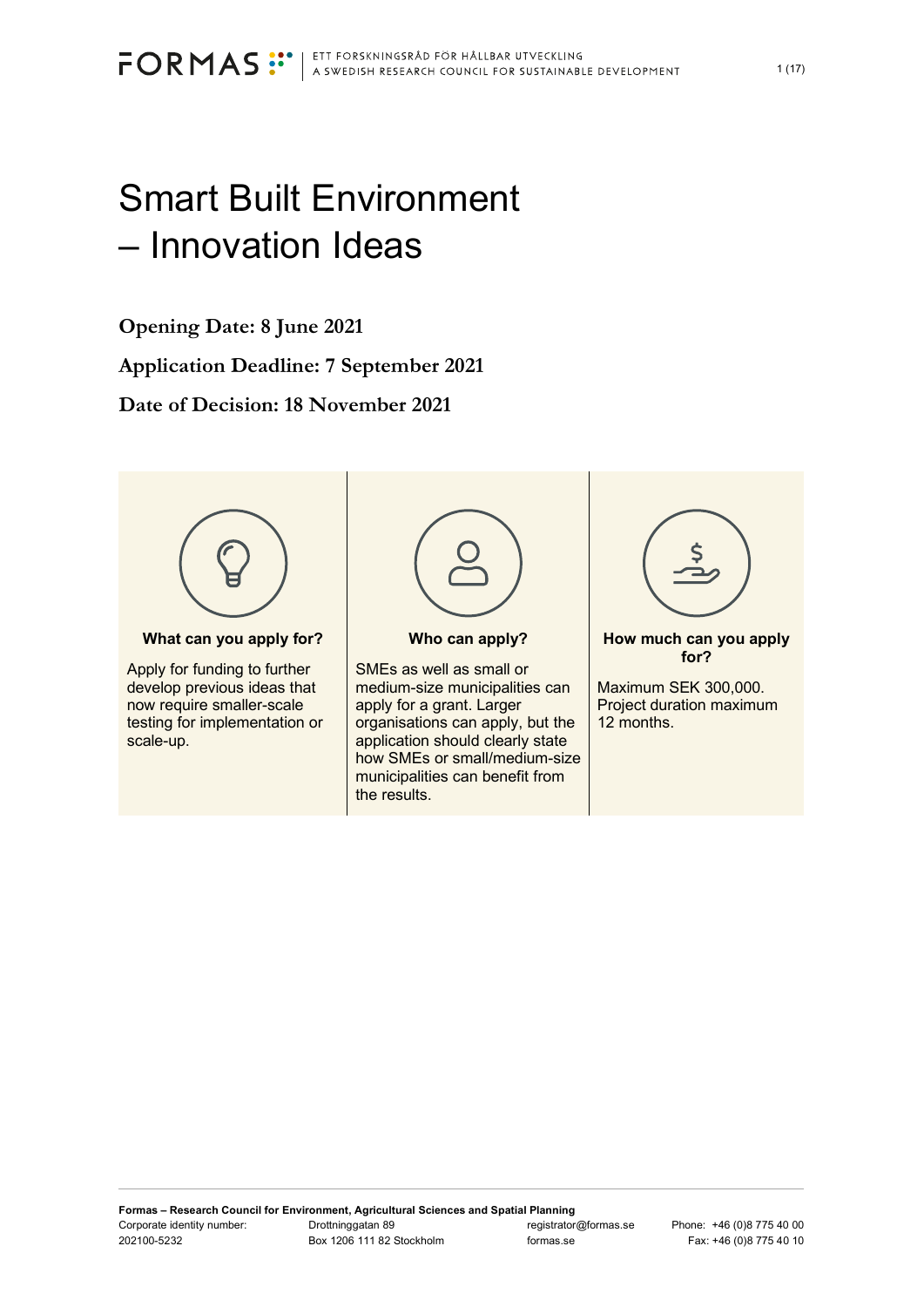

# **Revision history**

Any changes to the call text are listed below.

| Date | Change |
|------|--------|
|      |        |

# **Definitions**

| Coordinating project<br>party                                         | An organisation that coordinates the project and is an<br>administrating organisation, meaning it receives funding from<br>Formas, reports the project according to instructions and notifies<br>Formas of any changes.                                                                                                                                                                                                                                                                                                                                                                                                                 |
|-----------------------------------------------------------------------|-----------------------------------------------------------------------------------------------------------------------------------------------------------------------------------------------------------------------------------------------------------------------------------------------------------------------------------------------------------------------------------------------------------------------------------------------------------------------------------------------------------------------------------------------------------------------------------------------------------------------------------------|
| Principal applicant                                                   | A person appointed by the coordinating project party as the project<br>manager.                                                                                                                                                                                                                                                                                                                                                                                                                                                                                                                                                         |
| Administrating<br>organisation for an<br>individual project           | An organisation that can apply for funding from Formas through<br>individual calls and receive funding for an individual project. These<br>are private companies, associations, trade associations, boards of<br>directors, funds and municipalities. See the section "How to apply".                                                                                                                                                                                                                                                                                                                                                   |
| Domicile                                                              | A domicile can be an institution, department or unit within the<br>applying organisation.                                                                                                                                                                                                                                                                                                                                                                                                                                                                                                                                               |
| SME (small and<br>medium-sized<br>enterprise) as defined by<br>the EU | A small enterprise is one that employs between 10 and 49 people and<br>has an annual turnover or annual balance sheet total of less than<br>10 million euros. A medium-sized enterprise is one that employs<br>between 50 and 249 people and has an annual turnover of less than<br>50 million euros or an annual balance sheet total of less than<br>43 million euros. For micro enterprises with fewer than 10<br>employees, the same rules apply as for small enterprises. Note that<br>Formas does not award grants to enterprises that are sole<br>proprietorships, so applications from sole proprietorships will be<br>rejected. |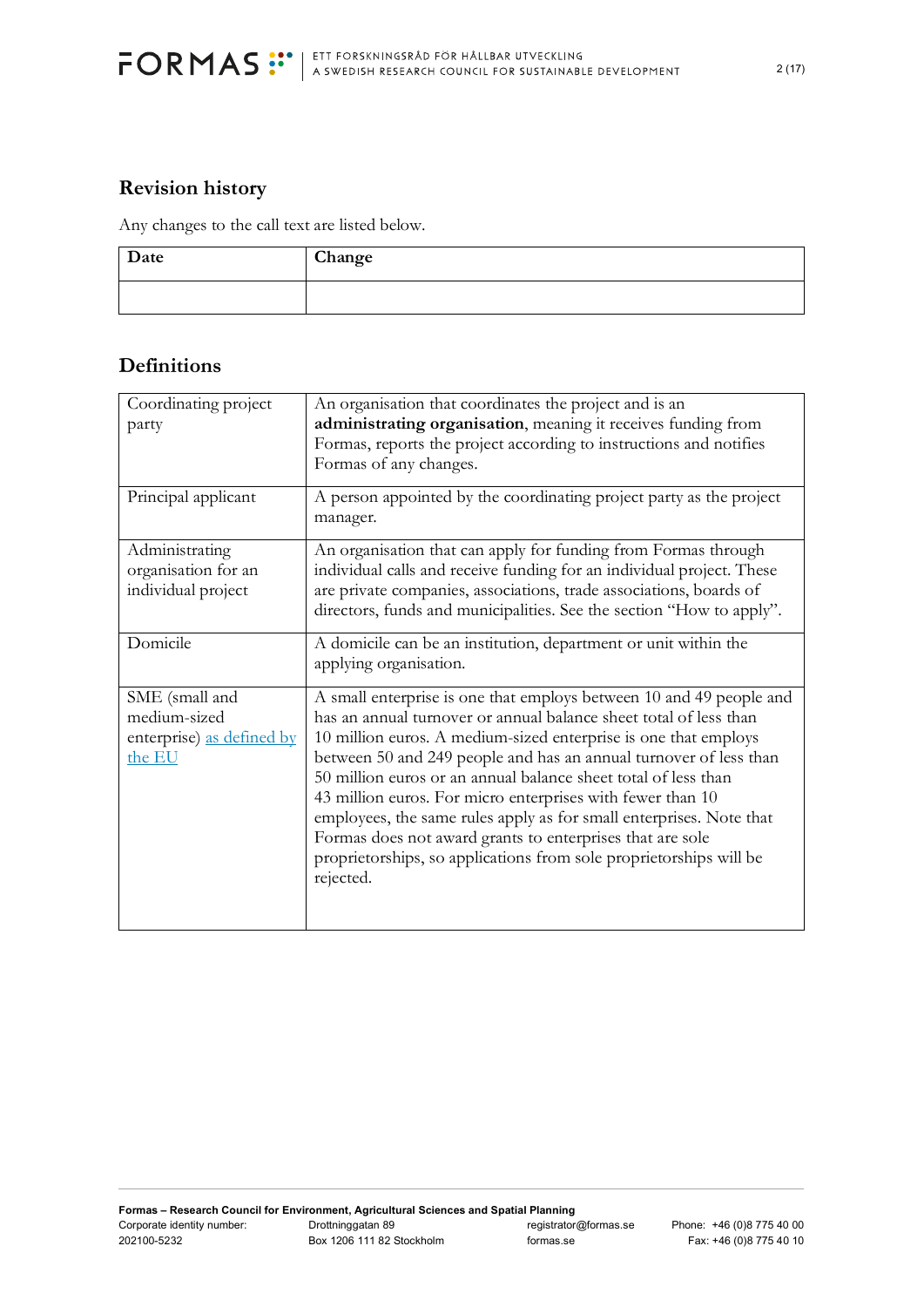# **Contents**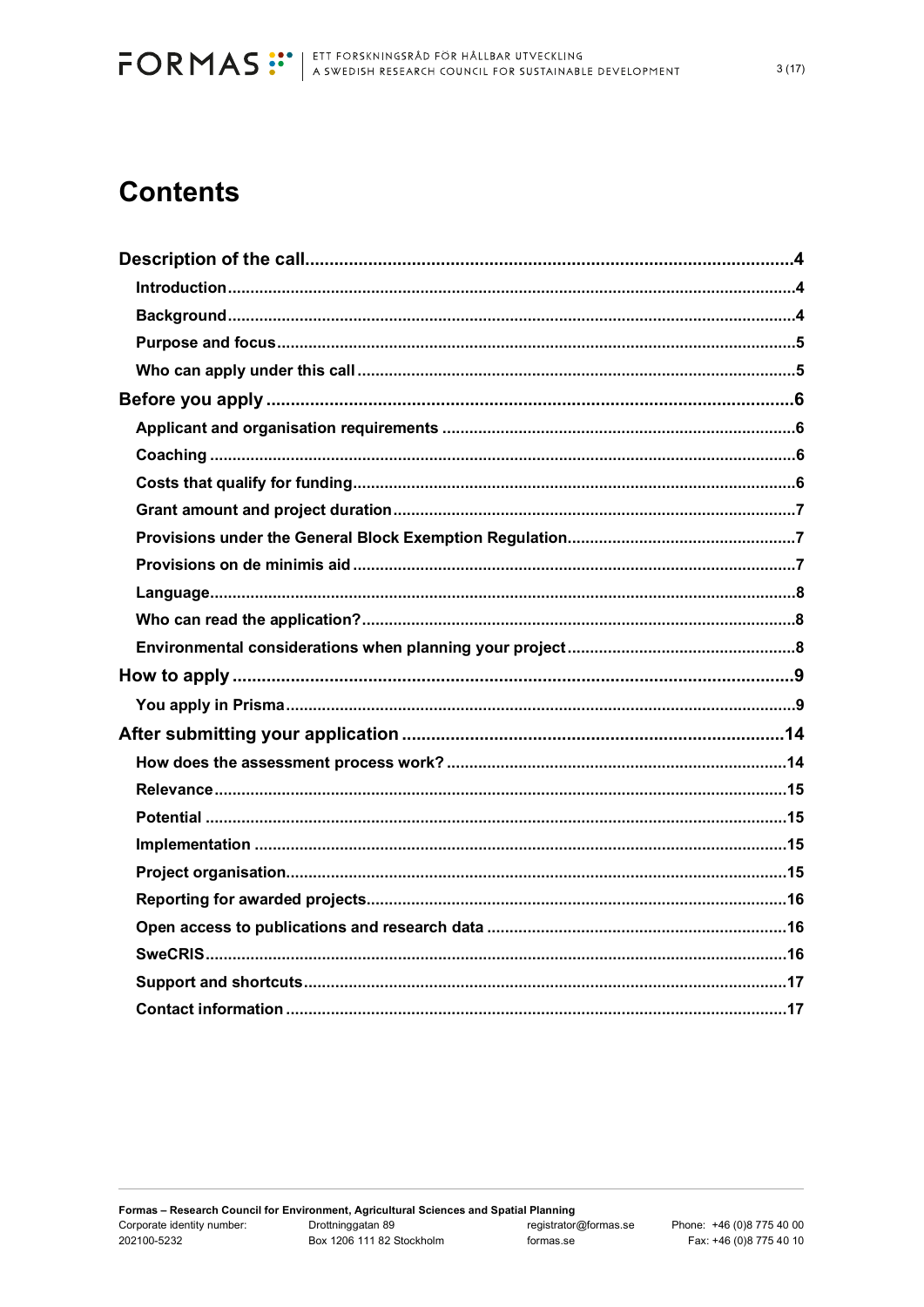# <span id="page-3-0"></span>**Description of the call**

# <span id="page-3-1"></span>**Introduction**

The purpose of the call "Innovation Ideas" is to increase opportunities for SMEs and small and medium-sized municipalities to develop ideas that can lead to innovation. This can also involve getting the chance to work on previously developed ideas that require testing on a smaller scale prior to implementation or scale-up in day-to-day operations. The call, in accordance with Smart Built Environment goals, will contribute to the sustainable development of the built environment. Digitalisation and industrial processes should be central methods in the project activities funded. Applications can address processes, forms of collaboration, business models, technology or a combination of these.

The projects applying for grants must:

- Clearly contribute to **Smart Built Environment's impact logic**, with a focus on the sector's digital transformation.
- Clearly contribute to greater equity in the built environment see Smart Built [Environment Equity](https://smartbuilt.se/verktyg/mallar-och-verktyg-for-kommunikation/jamlikhetsguide/) Guide (in Swedish)
- Develop ideas or solutions that are scalable and applicable in different environments (for example, in planning and permitting processes in municipalities, regions or in construction projects).

The projects should address at least one of the four [thematic areas of Smart Built Environment.](https://smartbuilt.se/om-oss/verksamhet/strategin/effektlogik-2-0/) Projects must contribute to and address one or more of the short-term impacts for 2024 as described in [Smart Built Environment Impact Logic 2.0](https://smartbuilt.se/media/4trkgu5c/effektlogik-version-2-0.pdf) (in Swedish).

# <span id="page-3-2"></span>**Background**

The Smart Built Environment strategic innovation programme is a platform that brings together stakeholders across the entire built environment sector to achieve the overall objectives and impacts of the programme for a more sustainable built environment. Digitalisation and digital transformation, together with the development of industrial processes, are keys to achieving a sustainable built environment for the long term.

Digitalisation and industrialised construction are advancing at a rapid pace both within and outside the programme, so the sector must ramp up the transition to create new work approaches and methods. Smart Built Environment conducts a major annual call each year. Larger research, innovation and development projects are the focus of the annual call, in which multiple stakeholders collaborate in projects that run from one to four years. This call is intended to complement the annual call and provide the opportunity to test ideas or previously developed solutions on a smaller scale, and to enable small and medium-sized enterprises (SMEs) in particular to apply.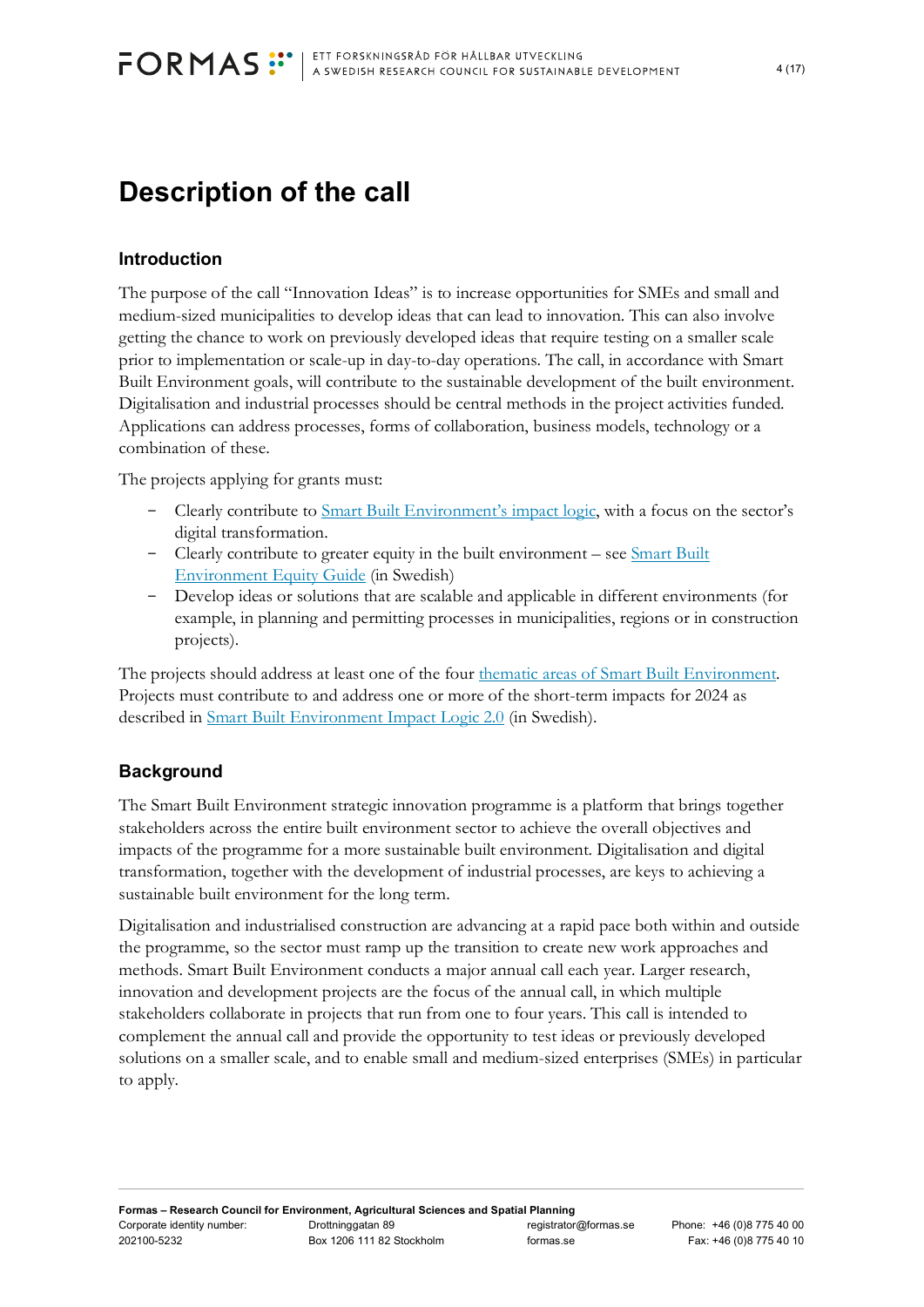# <span id="page-4-0"></span>**Purpose and focus**

The purpose of the call is to increase opportunities for SMEs as well as small and medium-size municipalities to develop ideas that can lead to innovation. This can also involve getting the chance to work on previously developed ideas that require testing on a smaller scale prior to implementation or scale-up in day-to-day operations. The call, in accordance with Smart Built Environment goals, will contribute to the sustainable development of the built environment. Digitalisation and industrial processes should be central methods in the project activities that are funded. Applications can address processes, forms of collaboration, business models, technology or a combination of these.

Normally, projects in this call are expected to lead to an idea that can be developed on a higher level towards a solution. The next step for the project can involve funding of major initiatives through Smart Built Environment's other calls, or through other capital investments. In exceptional cases, funding from this call can be deemed to be able to lead directly to implementation.

The projects applying for grants must:

- Clearly contribute to [Smart Built Environment's impact logic,](https://smartbuilt.se/om-oss/verksamhet/strategin/effektlogik-2-0/) with a focus on the sector's digital transformation.
- Clearly contribute to greater equity in the built environment see [Smart Built](https://smartbuilt.se/verktyg/mallar-och-verktyg-for-kommunikation/jamlikhetsguide/)  [Environment Equity](https://smartbuilt.se/verktyg/mallar-och-verktyg-for-kommunikation/jamlikhetsguide/) Guide (in Swedish)
- Develop ideas or solutions that are scalable and applicable in different environments (for example, in planning and permitting processes in municipalities, regions or in construction projects).

The projects should address at least one of the four [thematic areas of Smart Built Environment.](https://smartbuilt.se/om-oss/verksamhet/strategin/effektlogik-2-0/) Projects must contribute to and address one or more of the short-term impacts for 2024 as described in [Smart Built Environment Impact Logic](https://smartbuilt.se/media/4trkgu5c/effektlogik-version-2-0.pdf) (in Swedish).

# <span id="page-4-1"></span>**Who can apply under this call**

SMEs (according to the EU definition of SMEs) as well as small and medium-sized municipalities (group C) according to the classification from the [Swedish Association of Local Authorities and](https://skr.se/tjanster/kommunerochregioner/faktakommunerochregioner/kommungruppsindelning.2051.html)  [Regions](https://skr.se/tjanster/kommunerochregioner/faktakommunerochregioner/kommungruppsindelning.2051.html) can apply for a grant. Larger organisations can also apply, but the application should clearly indicate how SMEs or small/medium-size municipalities can benefit from the results, in accordance with the purpose of the call.

For organisations engaged in economic activity, such as municipal companies, private companies and other organisations, Formas applies EU state aid rules. See "State aid rules for companies and other organisations engaged in economic activity" in this call document.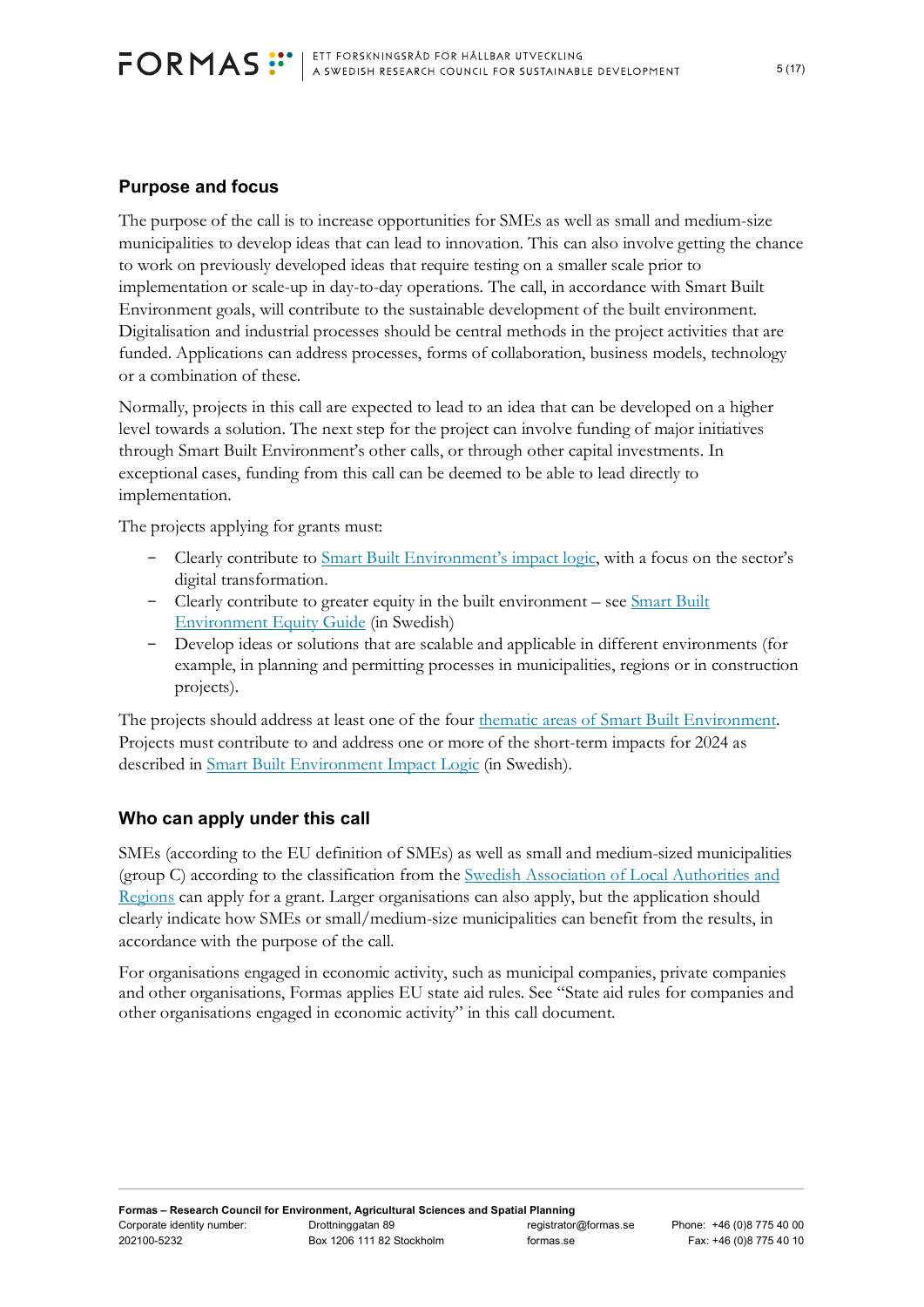# <span id="page-5-0"></span>**Before you apply**

# <span id="page-5-1"></span>**Applicant and organisation requirements**

The applicant must be a Swedish organisation, meaning a legal entity that has a corporate identity number.

The principal applicant's organisation must be able to receive and administer the funds that Formas pays out to an awarded project. Formas distinguishes between administrating organisations who can receive funds in all Formas calls, and administrating organisations who are approved to receive funds in an individual call. The principal applicant's organisation must be approved as an administrating organisation in one of these two forms. Learn more under "How to apply".

All projects seeking funding from Formas must have a responsible project manager. The project must be carried out by the individuals stated in the application. An applicant is not allowed to submit the same application with different principal applicants. Applications that have the same content will be rejected.

The requirement for co-funding from projects seeking funding is at least 50% of the total project budget. Private companies and other organisations engaged in economic activity that want to apply for a grant from Formas are subject to state aid regulations. See the section "State aid rules for companies and other organisations engaged in economic activity".

Formas strives for an equitable, gender-balanced and inclusive development of society. Applicants should therefore design the project so that its results can benefit a diverse group of people, and the team should consider the gender distribution of project members. How influence is distributed in the team should also be taken into account.

# <span id="page-5-2"></span>**Coaching**

Applicants who so wish can register their interest in receiving coaching for Smart Built Environment well in advance before the call closes. To apply for coaching, use a separate form, [Coaching.](https://smartbuilt.se/aktuellt/nyheter/2021/210422-innovationside-och-coachning/) The coaching process is an opportunity for applicants to have their idea tested by experienced coaches and get advice that can improve their application to Formas. The use of a coach is an opportunity, but not a requirement, when submitting the application in the Innovation Ideas call.

# <span id="page-5-3"></span>**Costs that qualify for funding**

When you apply for project funding, you can apply for a grant to cover both direct and indirect costs. Direct costs include staff expenses, equipment and travel. Indirect costs are costs that are shared with others in your organisation, such as for administration, IT and renting of premises. Indirect costs are also called overhead costs.

The grant must be clearly linked to the project you wish to fund and must be used to fund activities that are not part of your ordinary activities or operations.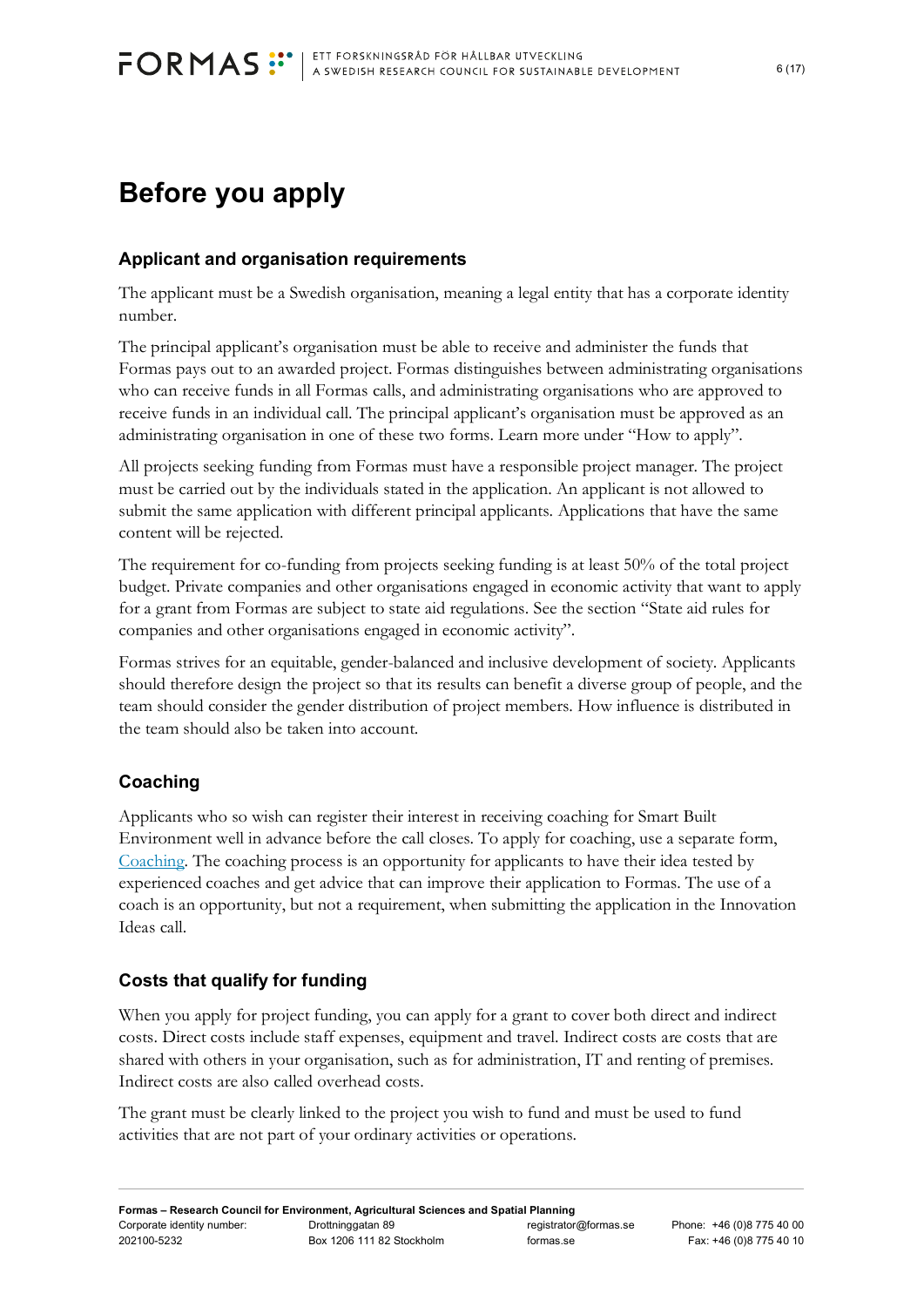# <span id="page-6-0"></span>**Grant amount and project duration**

The call's total budget is approximately 3 million kronor. In this call, you can apply for a maximum of 300,000 kronor in funding. The requirement for co-funding from projects seeking funding is at least 50% of the total project budget.

The project start is 1 December 2021 in Prisma and cannot be changed. The project can run for a maximum of 12 months. The budget in your application must state how you plan to use the funds, and applicants should record the budget based on how the actual costs are expected to be incurred for each financial year. For administrative reasons, Formas can apply a payout plan that differs from the application's allocation of the budget over time.

Applications with a different requested amount or a project duration that does not fall within the above range will be rejected.

# **State aid rules for companies and other organisations engaged in economic activity**

Private companies and other organisations engaged in economic activity that want to apply for grants from Formas must follow specific regulations on state aid. The regulations are based on the principle of EU law, which states that aid to private enterprises normally distorts competition but that certain exemptions are allowed. Two bases for granting aid are applied in this call, the General Block Exemption Regulation EU 651/2014 and de minimis provisions from Regulation EU 1407/2013.

Note that sole proprietorships cannot be awarded a grant under this call or participate as a party in projects that are applying in Formas' calls. Companies that do not have a Swedish corporate identity number cannot be awarded a grant in this call, but can instead participate in-kind.

State aid regulations – [for private and public organisations that engage in economic activity](https://www.formas.se/en/start-page/applying-for-funding/different-types-of-financing/strategic-innovation-programmes/state-aid-regulations----for-private-and-public-organisations-that-engage-in-economic-activity.html#h-Vikanfinansieradelaravprojekt)

# <span id="page-6-1"></span>**Provisions under the General Block Exemption Regulation**

The aid intensity that Formas can offer depends on the size of the organisation and the type of activities in the project. The organisation's size is assessed using the EU definition of small and medium-sized enterprises. Activities will primarily be assessed on the basis of Article 25 of the General Block Exemption Regulation EU 651/2014. Under the call, state aid is granted only to projects which, under EU state aid rules, are grounded in "industrial research". Aid intensity depends on the eligibility and the size of the company; learn more in [Aid intensities and definitions](https://www.formas.se/download/18.166aa05167c62dff5d7225a/1549969148815/tabell%20f%C3%B6r%20St%C3%B6dniv%C3%A5er%20Formas%20st%C3%B6df%C3%B6rordning.pdf)  [for grants under Formas' aid scheme](https://www.formas.se/download/18.166aa05167c62dff5d7225a/1549969148815/tabell%20f%C3%B6r%20St%C3%B6dniv%C3%A5er%20Formas%20st%C3%B6df%C3%B6rordning.pdf) (in Swedish).

### <span id="page-6-2"></span>**Provisions on de minimis aid**

The Formas website contains information about de minimis aid rules, Regulation EU 1407/2013, as well as the terms and conditions that apply for companies and other organisations engaged in economic activity.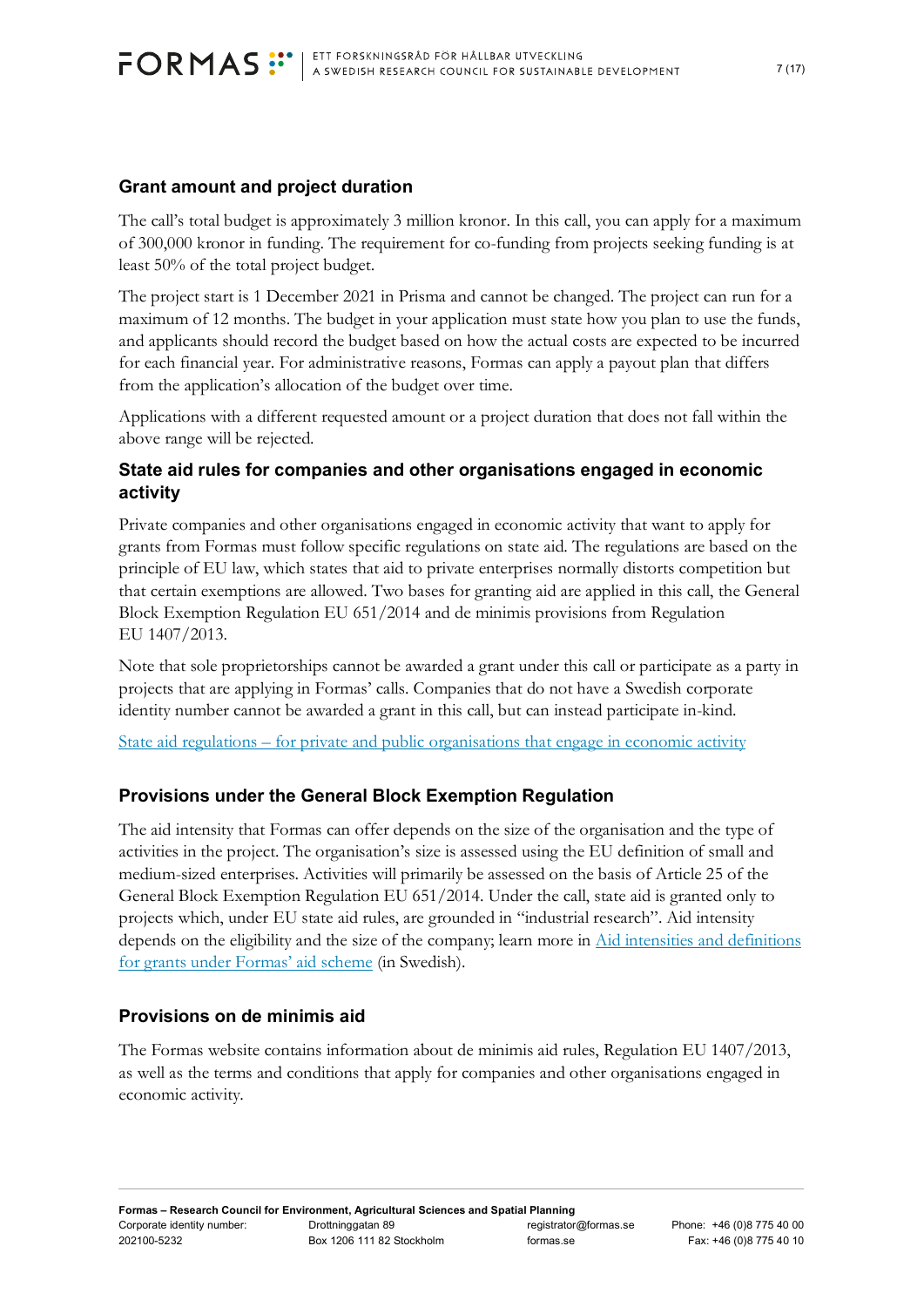At a later stage of the process, companies and organisations engaged in economic activity must submit proof of de minimis aid in order to qualify for a grant in this call. Formas will notify the relevant organisations of when this statement of proof is due. The statement should indicate the extent of the de minimis aid received, including the amount sought in the call. The statement must show the aid received during the previous two fiscal years and the current fiscal year, meaning during the last three fiscal years. The organisation must submit proof that any de minimis aid received during this period does not exceed a total of the equivalent of 200,000 euros (roughly 2 million kronor). Prior to any decision, we also conduct credit checks on all companies and financial activities that may be relevant to the awarding of a grant.

# <span id="page-7-0"></span>**Language**

We recommend that you write your application in Swedish, since the review panel that will assess your application is Swedish-speaking. You can write your application in English, but it will then be translated into Swedish prior to assessment. Abstracts should be available in both Swedish and English.

# <span id="page-7-1"></span>**Who can read the application?**

According to Swedish law, your application and its appendices are considered as general public documents once they have been submitted to Formas. This means that anyone can request and read your application. The applicant must specify which information they want to be classified. Before Formas discloses any applications, it always conducts a confidentiality assessment but can only hide information as legislated for in the Public Access and Secrecy Act (2009:400).

The popular science description and project abstracts in Swedish and English will, if the project is awarded funding, be published in open-access project databases without a confidentiality assessment. Therefore, the contents of these fields should not contain sensitive information. The purpose of these texts is for use by Smart Built Environment's programme office in external communication about the project.

# <span id="page-7-2"></span>**Environmental considerations when planning your project**

We at Formas are eager to fund projects that maximise positive and minimise negative impacts on the environment and climate. We therefore encourage grant applicants to design their projects so that collaboration takes place primarily through online meetings and that any necessary travel takes place in a climate-smart way. We also suggest that you include measures that minimise energy use and other resource consumption, emissions and waste in project planning. However, this will not be part of the assessment of your application at this time.

Please read about [Formas' own sustainability work.](https://www.formas.se/en/start-page/about-formas/how-formas-is-governed/sustainability-at-formas.html)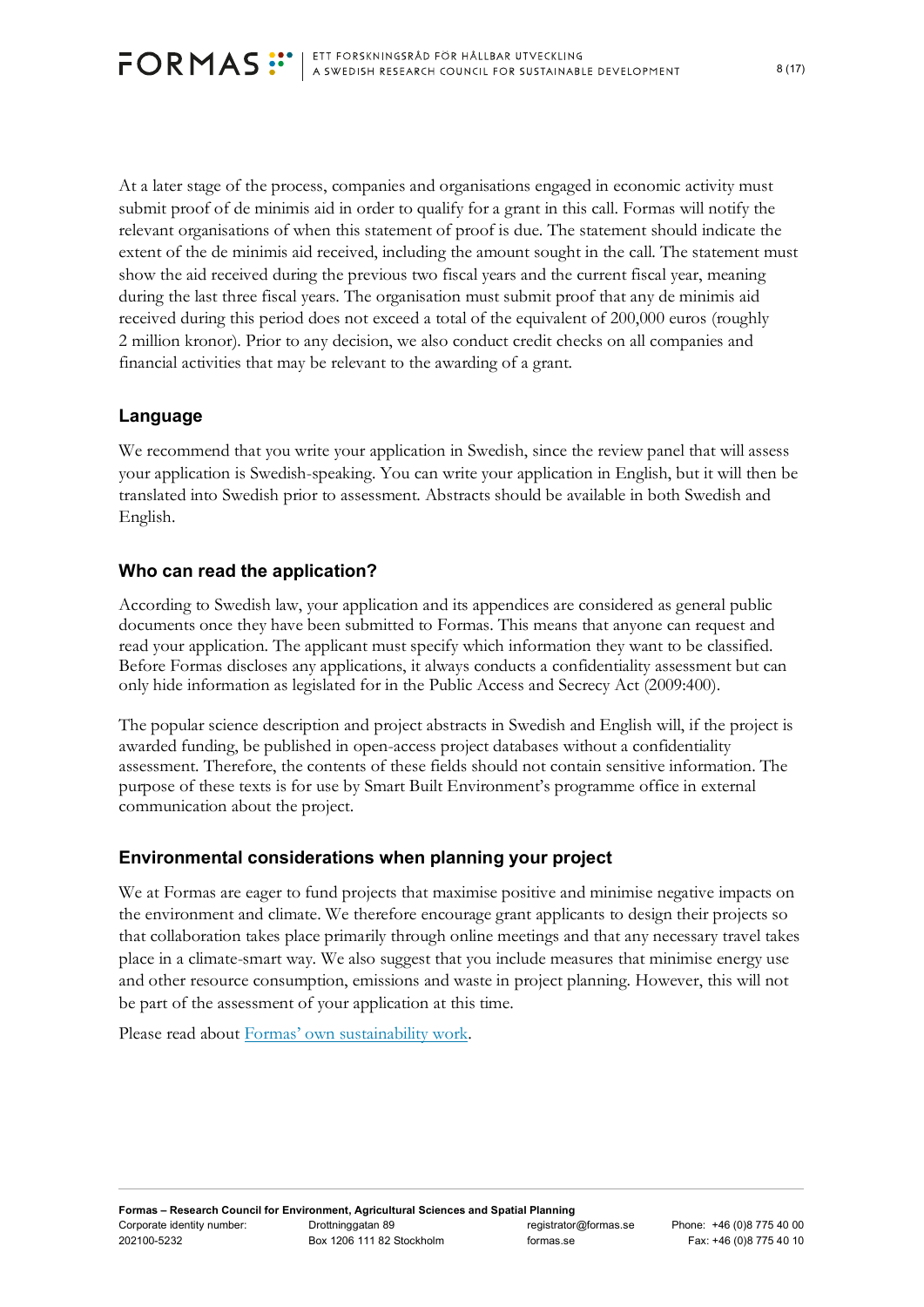# <span id="page-8-0"></span>**How to apply**

Formas has updated its application process and associated system support for this call. Please read the instructions carefully, even if you have previously applied for a Smart Built Environment grant.

# <span id="page-8-1"></span>**You apply in Prisma**

You apply for a grant in our application system, Prisma.

## **What is an administrating organisation?**

An administrating organisation is the organisation that receives the grant money from Formas when a grant is awarded. The organisation listed as the administrating organisation must be the same organisation (corporate identity number) as the coordinating organisation under company information/budget.

Companies and municipalities must be approved as administrating organisations by Formas for each individual funding call. A decision to approve administrating organisations is taken when grants are awarded in the call. Prior to any decision, Formas conducts credit checks on all companies and organisations engaged in economic activity that might be relevant to the awarding of a grant.

[Who can become an administrating organisation?](https://formas.se/en/start-page/applying-for-funding/how-it-works/who-can-apply-for-funding/who-can-become-an-administrating-organisation.html)

### Apply for an organisation account before you start

It is important that the organisation has an account with Formas in Prisma before the project manager starts applying for a grant in the call. Organisations that already have an account in Prisma must contact the research officer Anna Kuznetcova to request to be added to the list of possible administrating organisations for this call. This applies even if the organisation has been approved in an earlier round of Smart Built Environment calls.

If your organisation does not have an account in Prisma, an appropriate representative should apply for the organisation account on the Prisma website.

#### Apply in good time, but **no later than 1 September 2021**.

#### [Apply for an organisation account in Prisma](https://prismasupport.research.se/user-manual/create-account/organisation-account.html)

Select "Formas". In the reason for the application, state that you are applying under the Smart Built Environment call, and state the type of organisation and the organisation's corporate identity number. If you do not know whether the organisation has an account, contact research officer Anna Gellerstedt before you apply for a new account.

**The application should be initiated through the organisation account.** The person who is responsible for the organisation account then automatically becomes the project manager. The manager can change this by inviting another person to become a project manager. If another person should be the project manager, that person must have a personal account in Prisma. If the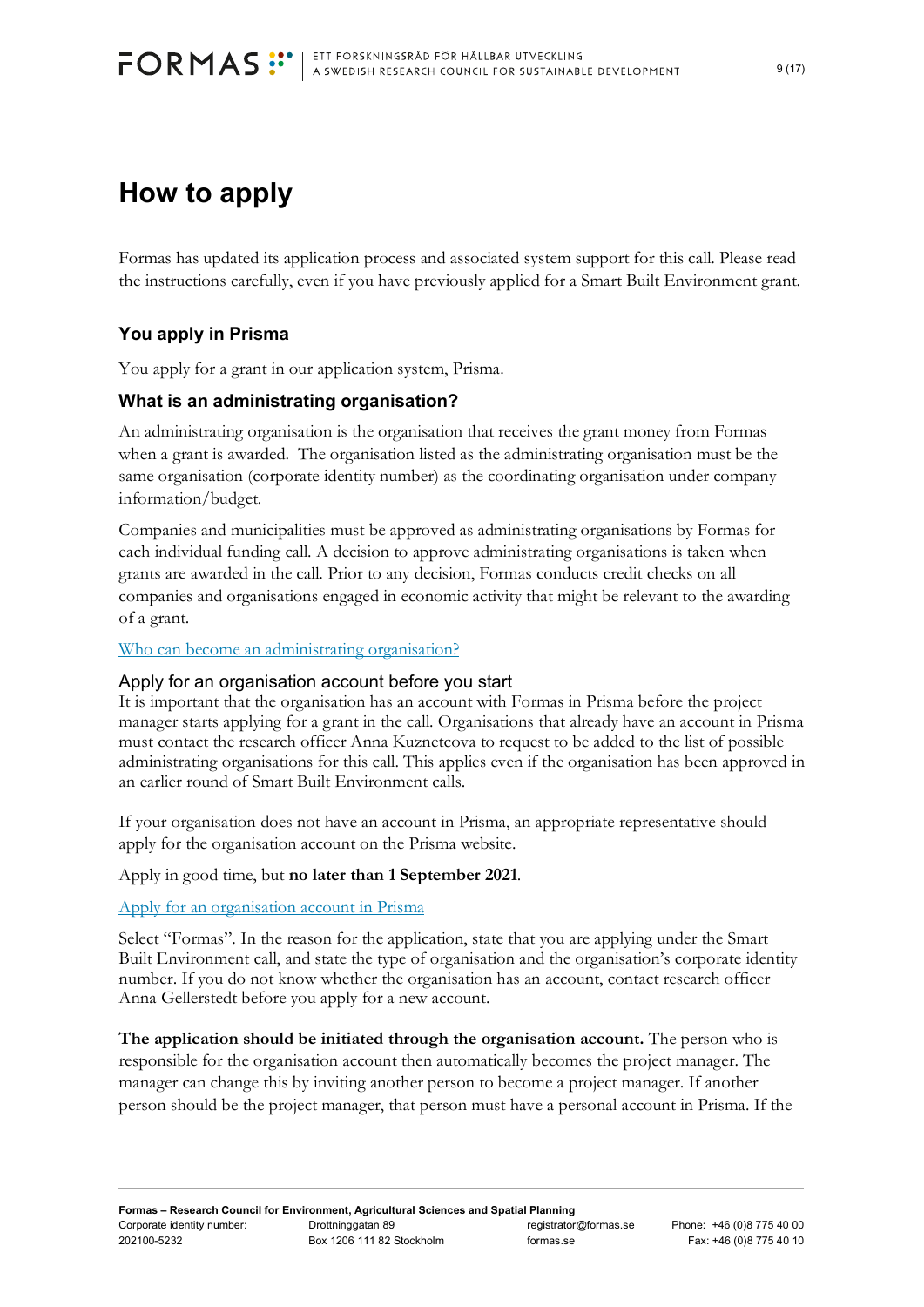manager of the organisation account should be the project manager, then no personal account needs to be connected to the application.

[See more information on the Prisma support page](https://prismasupport.research.se/user-manual/organisation-account.html)

### Specify a domicile within your organisation

To be able to register the application, the organisation must specify its domicile. The organisation's structure must have at least one domicile. Domicile refers to the department, institute or unit within the organisation applying for funding. Information on domicile is mandatory when the applicant submits the application.

The person who manages the organisation account must create a structure of units and sub-units (domiciles) in two levels. This is done in the drop-down menus for **Administrating organisation** and **Project domicile**. The domiciles that the applicant can select are retrieved from the organisational structure based on the organisation account settings defined by the person in charge of the organisation account.

If the organisation does not have departments, specify a sub-unit that has the same name as the organisation. Prisma's user support contains information about how to do this.

### [Describe the structure of your organisation](https://prismasupport.research.se/user-manual/organisation-account/structure.html)

The call is located on the **Organisation account** tab in Prisma. Click that tab, and then go to the link for organisation calls. See Prisma's user support for instructions on how to find the call in Prisma.

### [Find the call in Prisma](https://prismasupport.research.se/user-manual/organisation-account/calls-for-organisations.html)

# **Information your application must contain**

All limits for the maximum number of characters refer to characters including spaces. We recommend that you choose the Arial font in font size 12 for the information you enter in all text boxes.

Your application must include a clear description of the project under the following sections:

### **Basic information**

- **Number of months** applied for.
- **Start month: 1 December 2021.**
- **Estimated project duration:** The project duration is calculated automatically in Prisma, based on the start date and the number of months filled in.
- **Project title** in Swedish and English (max. 200 characters including spaces).
- **Thematic area:** Identify the theme or themes within Smart Built Environment that the project will primarily contribute to. At least one theme should be specified.
	- a. Innovations and new areas of application
	- b. Knowledge and skills
	- c. Information infrastructure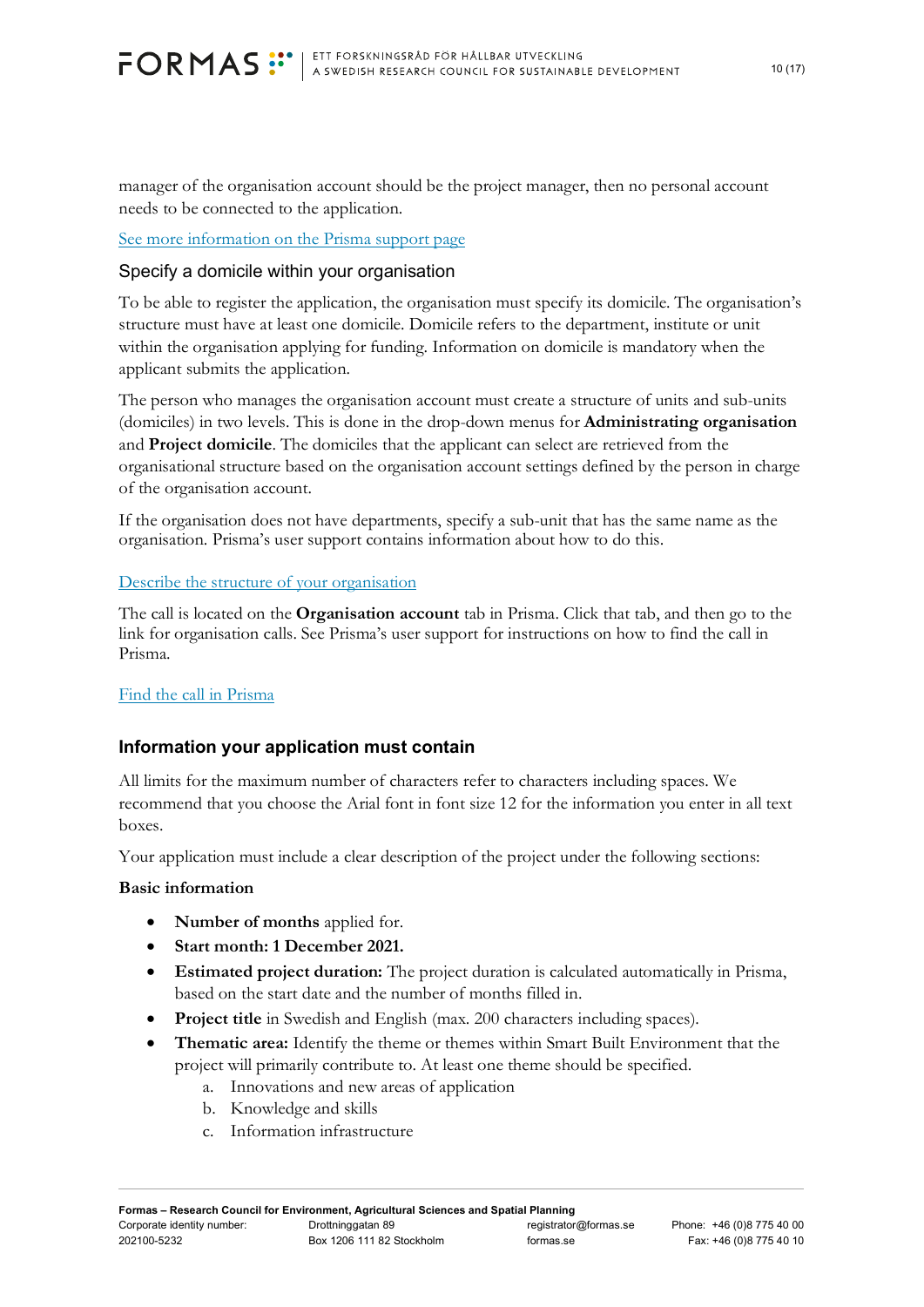d. Value chains and business models

Read more about these themes on [the Smart Built Environment website.](https://smartbuilt.se/in-english/thematic-areas/)

• **Abstract in Swedish and English** (max. 2,000 characters each, including spaces). Project abstracts for awarded projects will be published in open-access project databases without a confidentiality review. Therefore, the contents of these fields should not contain sensitive information.

#### **Project description**

Maximum **10 pages**. A project description template is available for download at [formas.se.](https://vinnova-my.sharepoint.com/personal/christer_blomback_formas_se/Documents/Jobb/SIP/SIP%20utlysningar/Utlysning%209/www,formas.se/smartbuilt-i-praktiken) The project description should be uploaded as a file with a maximum size of 4 MB. Please do **not** include any budget in the project description.

Read the background and the call's purpose and focus carefully. Also take note of the assessment criteria under "How does the assessment process work?" before completing the description. Address all the criteria in your application.

The project description should clearly describe the project based on the assessment criteria set out under "How the assessment process works".

#### Budget and other information

You report the project budget and other information about the organisation in Prisma. The following information must be stated in the project budget:

#### **Information about the organisation:**

- Name of the organisation
- Corporate identity number
- Address, postal code, city, country
- Annual turnover (the total sales of the company or organisation during the previous fiscal year), stated using digits. Example: 3 500 000.
- Balance sheet total (the sum of either the assets page or liabilities and equity from the company's or organisation's balance sheet), stated using digits. Example: 5 500 000.
- Number of employees
- Contact person
- E-mail of contact person
- Name of the workplace, address, postal code, city and country where most of the work will be carried out.

The following budget information is requested in Prisma:

#### **Costs**

• **Staff expenses:** Eligible staff expenses for companies and other organisations conducting economic activity may be estimated at a maximum of 800 kronor per hour.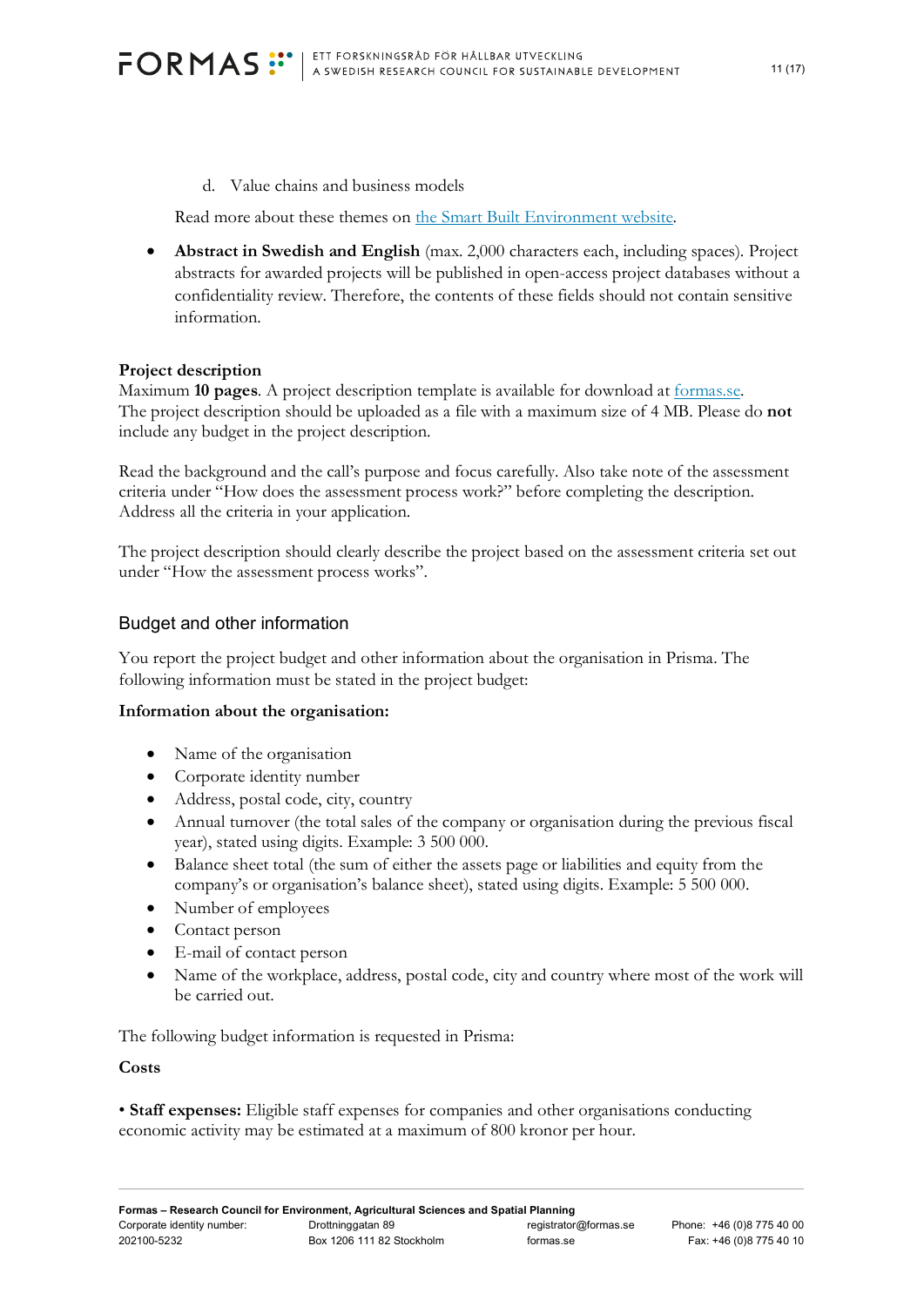#### • **Equipment, buildings and land**

• **Consultancy and licensing costs:** For the costs of consultancy services and licenses to be eligible for funding, they must be purchased or licensed from external actors at market prices, and their services and scope must be stated in the project description.

• **Other direct costs:** Other direct costs can include the cost of consumables, travel, conferences and publication fees for open-access journals and databases.

• **Indirect costs:** These are overhead costs. You can include overhead of up to 30% of your eligible staff expenses. Formas does not grant funds for overhead on costs that you write off for equipment or premises.

#### **Funding**

There are four types of funding an applicant can specify in the application:

• **Requested grant from Formas:** State the amount requested from Formas under this call. The amount cannot exceed the total costs. If the amount sought is less than the total costs, the remaining amounts will be automatically calculated and reported under "Self-funding".

• **Other aid (state):** Not used in this call.

• **Other aid (private):** Not used in this call.

• **Self-funding:** Self-funding constitutes the project's co-funding. This portion should amount to at least 50 percent of the total project budget. Contact Formas if you are unsure about what counts as co-funding.

#### **Justification of staff expenses in budget (maximum 500 characters including spaces)**

Here, you specify the average hourly cost for budgeted staff expenses. Staff expenses refer to salaries, including social security contributions. Other costs that require explanation can also be entered here.

Prisma automatically calculates the aid intensity and co-funding level. The calculated aid intensity is preliminary and can be adjusted prior to Formas' award decision.

#### **Budget specification (max. 2,000 characters including spaces)**

In the principal applicant's own words, explain the budget and state the overhead costs included in the application. Formas does not grant funding for overhead costs that you write off for equipment or premises.

You also specify any consultancy costs and the scope of the consultant's participation. The applicant is encouraged to clearly describe all costs related to the project activities.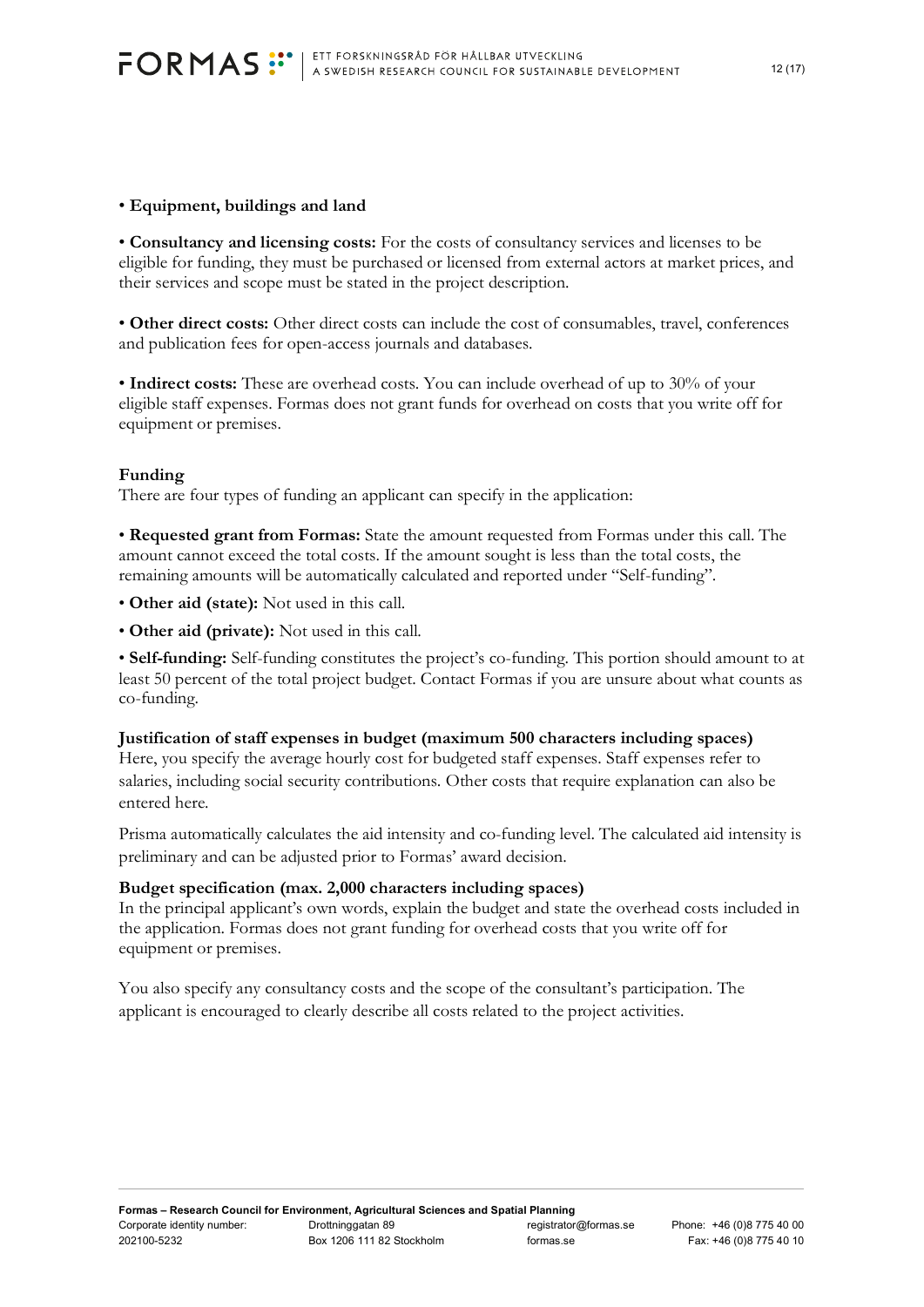## **Classifications**

Formas uses the project's classifications in analyses and supporting documentation on an overall level. The classifications are made when the applicant states the subject area, research topic (SCB code), at least one sustainable development goal the project can contribute to, and keywords.

### • **Subject area**

Select the project's subject area and add a sub-heading.

## • **Research topic (SCB code)**

Select at least one research topic and two sublevels that together form the entire code.

### • **Sustainable development goals**

Select at least one and up to three sustainable development goals (SDGs) the project can help to achieve, in order of relevance.

[More about the meaning of the goals](https://www.un.org/sustainabledevelopment/sustainable-development-goals/)

### • **Keywords**

Enter at least one and a maximum of three keywords describing the project.

## Administrating organisation – the organisation receiving the grant

- Select the administrating organisation from the dropdown list. If you cannot find the organisation that will be the principal applicant, see the "Organisation account" heading under "How to apply".
- Select the domicile from the dropdown list. If you cannot find the correct domicile, see "Domicile" under "How to apply".

# CVs

It is mandatory to add the project manager's CV. It is optional to add CVs for up to two project participants. Maximum 2 A4-pages per CV.

# **Register and sign your application**

After the application is completed, it must be registered, submitted and signed by the person responsible for the organisation account. Signing can be done in two ways:

- 1. If the organisation account manager is the same person as the project manager, that person registers the application and signing takes place by default when the application is registered.
- 2. If someone other than the project manager is the organisation account manager, then that person must finalise the application. Next, the administrating organisation (the organisation account manager or user whose role is application manager) must register and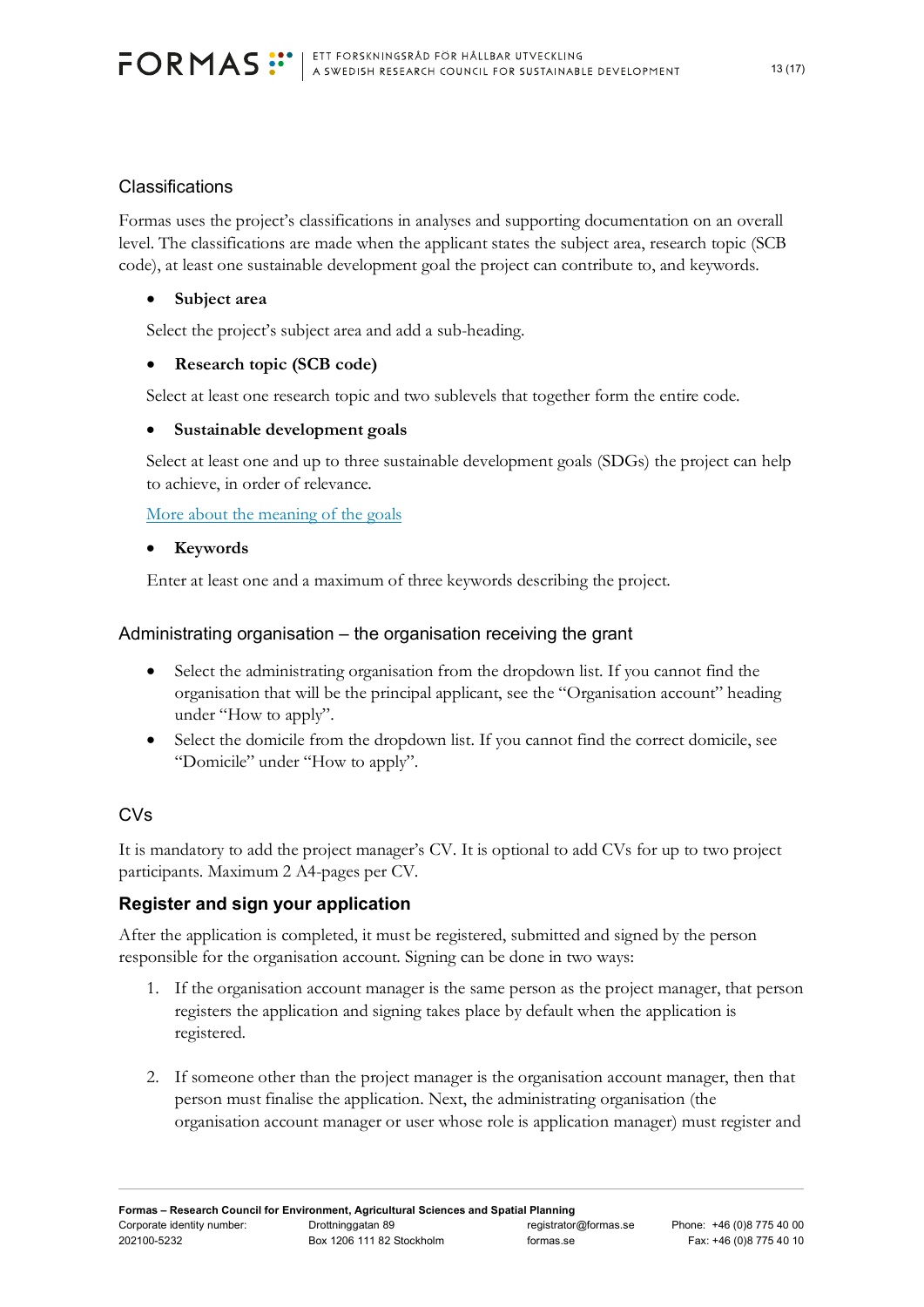submit the application. The application is then signed automatically after the application is registered.

The project manager can at any time during the application process access the Verify and Register tab. He or she will see any missing mandatory information or other reasons that might prevent the application from being registered.

For more information, visit the [Prisma support page.](https://prismasupport.research.se/user-manual/organisation-account.html)

NOTE: After the application period expires, the application can only be supplemented in special cases on request by Formas.

# <span id="page-13-0"></span>After submitting your application

# Verification of the application

First, Formas verifies that the application meets the procedural requirements set out in the call. If the application does not meet these requirements, it is rejected.

The following requirements will be verified in this call:

- The budget, funding amount and project duration fall within the framework of the call.
- The focus of the application falls within the call's scope.
- The application is complete and contains all mandatory information.

• The requirements for project managers, project participants and organisations under "Applicant requirements" are met.

• The principal applicant who has previously received funding from Formas has submitted scientific and financial reports on time.

### <span id="page-13-1"></span>**How does the assessment process work?**

All applications are assessed by an external review panel based on the contents of your application. It is therefore important to write the application as clearly as possible and include all important and relevant information.

Summary of the assessment process:

- 1. Applications that meet the procedural requirements will be assessed by external independent reviewers using assessment criteria. The applications will then be ranked and a recommendation for funding made.
- 2. Formas takes a decision on which projects are awarded funding.
- 3. Decisions are announced to the applicants and to Smart Built Environment's offices and published on the websites of Formas and Smart Built Environment.

The projects should address at least one of the [four thematic areas.](https://smartbuilt.se/in-english/thematic-areas/) Projects must contribute to and address one or more of the short-term impacts for 2024 as described in [Smart Built Environment](https://smartbuilt.se/media/4trkgu5c/effektlogik-version-2-0.pdf)  [Impact Logic.](https://smartbuilt.se/media/4trkgu5c/effektlogik-version-2-0.pdf)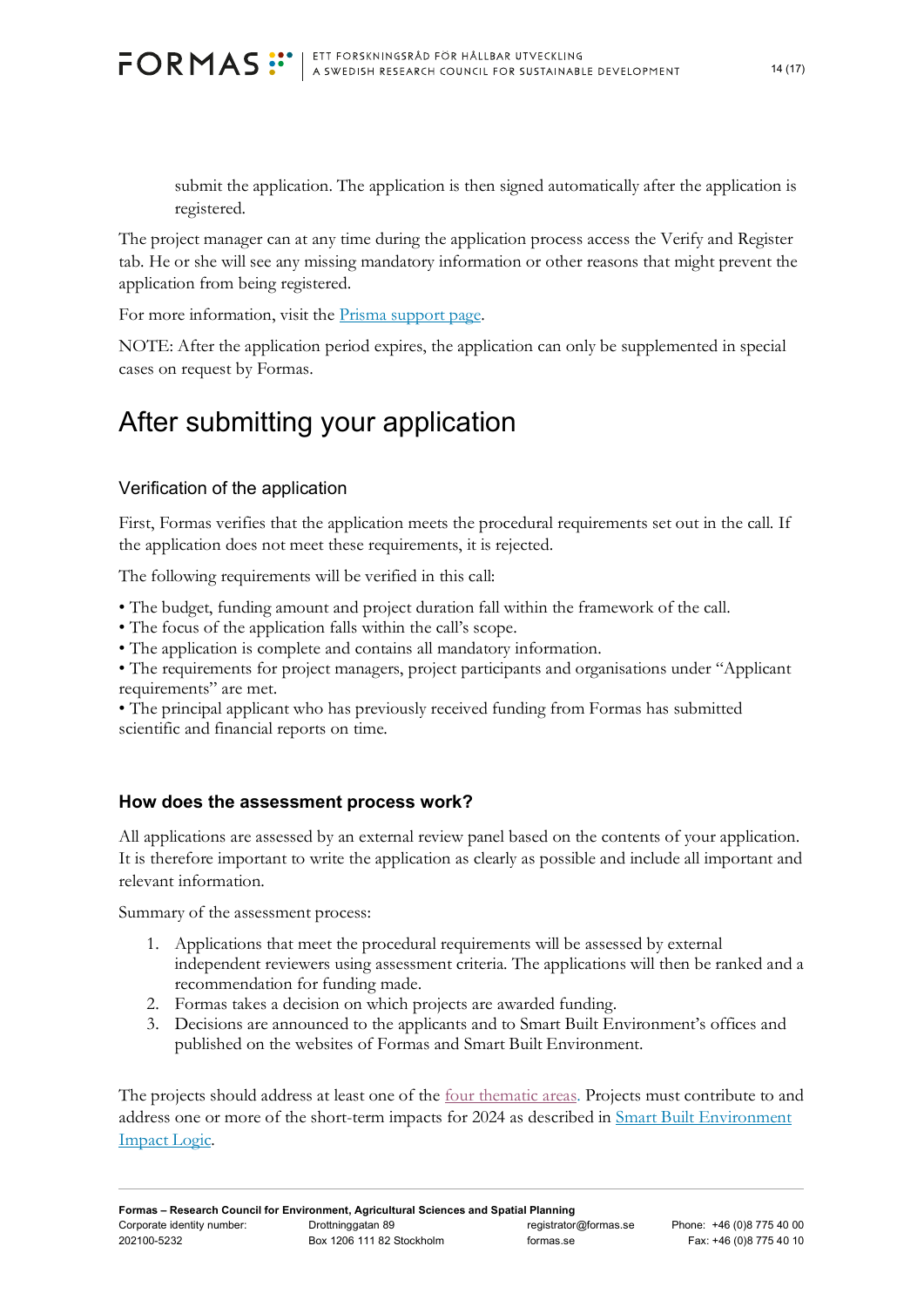<span id="page-14-0"></span>The applications are assessed based on the following criteria.

### **Relevance**

- The project can significantly contribute to the purpose and aims of the call.
- The project addresses thematic areas and impacts according to the programme's impact logic (see Appendix 1).
- The design of the project and the expected results have taken into consideration the relevant needs and conditions of different groups in society.
- The application clearly states the business or organisational value of the expected results for the company or organisation.

### <span id="page-14-1"></span>**Potential**

- The project is innovative or significantly better than available solutions in the current market.
- The problem formulation and purpose of the project are clear, logical and in line with the purpose and focus of the call.
- After implementation on a smaller scale, the idea can be scaled up for a larger market or greater impact, nationwide or worldwide.
- The project shows potential to promote greater equality through inclusion in the project or through the project's results.

### <span id="page-14-2"></span>**Implementation**

- Planned activities and methods are realistic and appropriate for achieving expected results during the project.
- The time frame and budget are realistic and appropriate in relation to the purpose and objectives of the project.
- The plan for how the results of the project are to be utilised is well described and appropriate.
- Ethical considerations are described clearly, and the applicant's plan for managing them is appropriate.
- Equity perspectives are well integrated into the implementation of the project.

#### <span id="page-14-3"></span>**Project organisation**

• The project's organisation and overall competence of the project group are appropriate for the implementation of the project, including the utilisation of the project's results.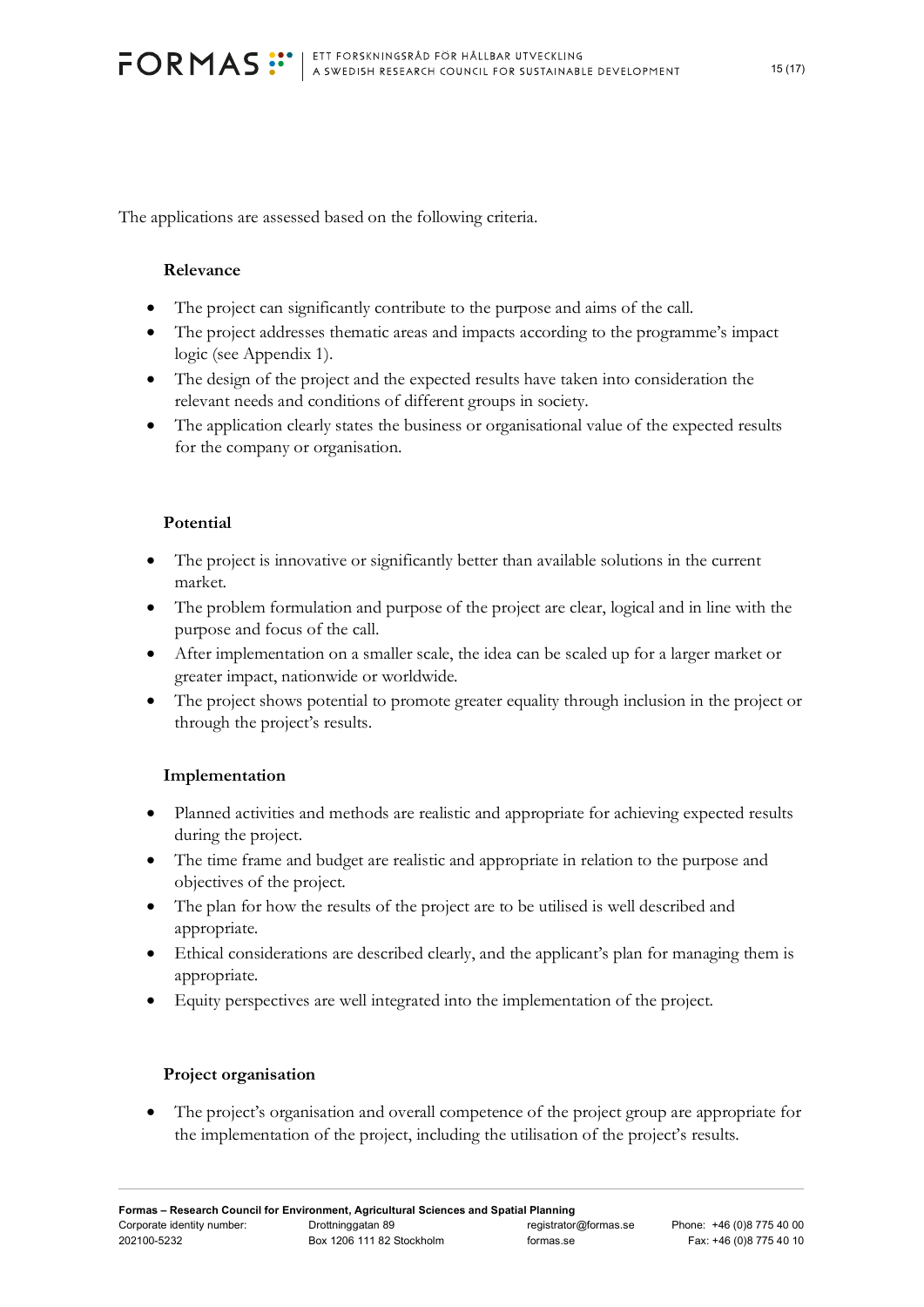- The project is carried out in collaboration with relevant stakeholders or end users. The involvement of the project participants is well described and appropriate for the objectives of the project.
- The project group (key individuals) as well as the distribution of influence is well balanced between women and men. Relevant for project groups of more than 3 people.

## Grant award decisions

Formas is expected to reach a decision on 18 November 2021 concerning which projects are awarded funding. We publish our decisions the following day at the latest on the Formas website and later by email from Prisma. Grant award decisions cannot be appealed.

# <span id="page-15-0"></span>**Reporting for awarded projects**

Projects have an availability period of three months after the end of the project duration. The availability period for the funds can be extended in specific cases if there are special circumstances that are approved by Formas, the project manager and administrating organisation, such as illness or parental leave.

All awarded projects must submit a report to Formas containing financial and project results within three months of the end of the availability period. Instructions on what applies to your project are provided by Formas. All reports are submitted in Prisma.

### [Financial reporting in Prisma](https://formas.se/download/18.166aa05167c62dff5d727c0/1550737640677/Ekonomisk%20%C3%A5terrapportering%20i%20Prisma.pdf)

Formas may impose requirements on how projects must be reported in terms of content and results to enable distribution and application. In such cases, the award decision will contain more information about this. Formas may also require you to participate in conferences and similar events in order to create synergies and platforms for learning and knowledge sharing.

### <span id="page-15-1"></span>**Open access to publications and research data**

Results of research funded by Formas must be published using open access.

You must also have a data management plan for the data produced in the project. This plan does not need to be submitted to Formas, but should be presented on request. By signing our grant terms and conditions, you certify that a data management plan will be available before the research begins and that it will be maintained.

[Open access to research results and data](https://www.formas.se/en/start-page/applying-for-funding/how-it-works/good-to-know-before-you-apply.html#h-Oppentillgangtillforskningsresultatochdata)

# <span id="page-15-2"></span>**SweCRIS**

Formas shares information about awarded grants to SweCRIS, a national database of grant-funded research that was instituted by request of the government.